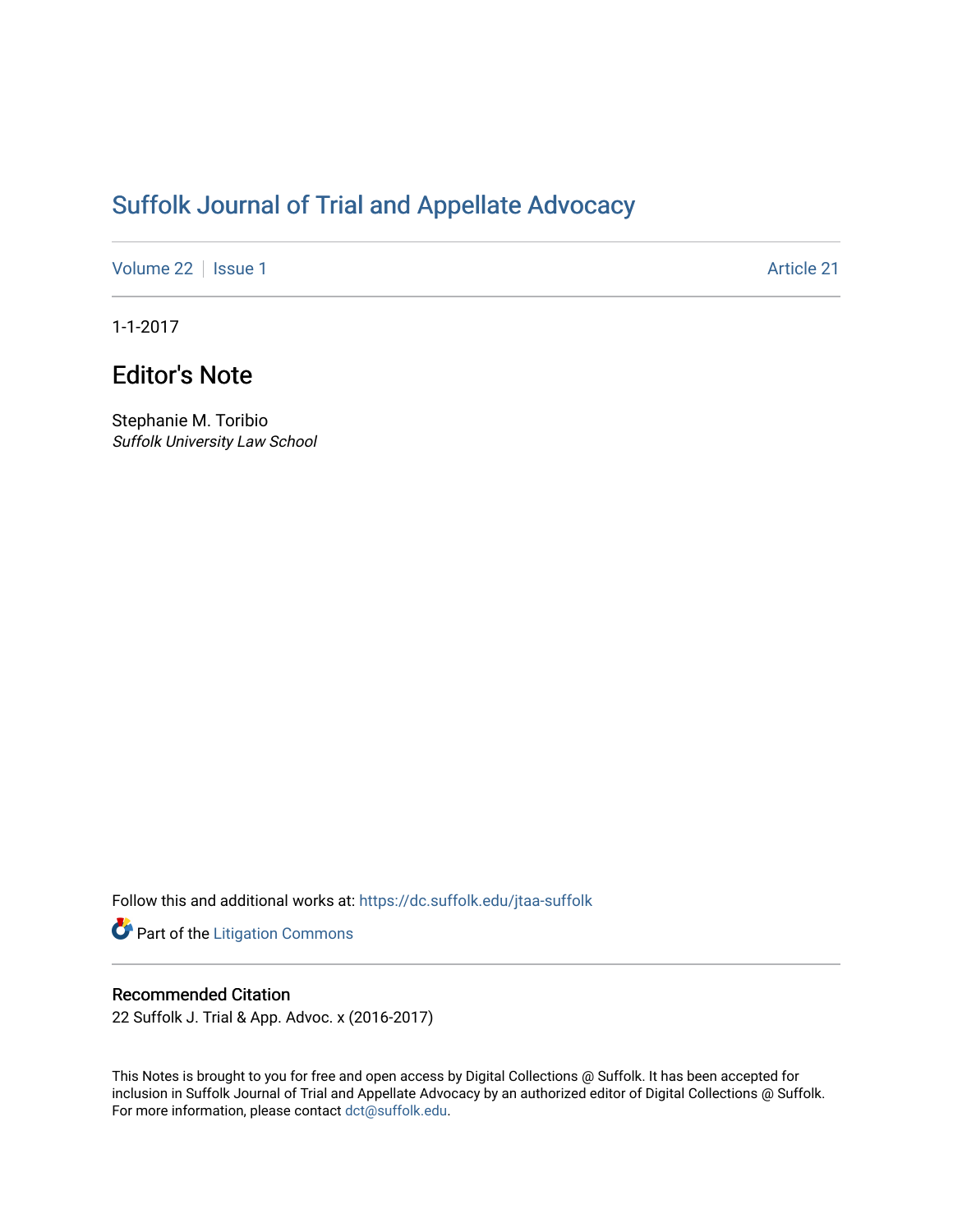#### EDITOR'S NOTE

### Dear Reader:

On behalf of the Suffolk University Law School Moot Court Honor Board, I am proud to present the first issue in Volume XXII of the *Suffolk Journal of Trial & Appellate Advocacy.* This issue contains one lead article and eight student-written pieces, each designed to be of practical use to lawyers and judges at the trial and appellate levels.

The Lead Article, *Attorney-Directed Voir Dire Comes To Massachusetts: The Republic is Safe,* was written by the Honorable Dennis J. Curran. Judge Curran provides a comprehensive recommendation on the proper application of the new *voir dire* law. We are fortunate to have published a piece written by a Justice of the Massachusetts Superior Court, and whose experience provides distinctive insight on attorney-directed *voir dire.*

The student-written pieces address topics that are of interest to members of the bar in Massachusetts and nationwide. The topics covered involve:

- a discussion and analysis of guidelines and rules implemented to reform the Indian Child Welfare Act, and the impact on state courts (Allison E. Davis);
- an analysis of the approaches Courts take on the issue and exploring burden reduction methods and a proposal that Courts adopt a burdenshifting method to address the burden of review in e-discovery of social media content (Rochella T. Davis);
- a discussion of the United States flawed method of execution for criminals sentenced to death and a proposal that our modern times demand a change to this method to create a more humane method of execution (Meghan Elizabeth Hall);
- an examination of class actions and Federal Rule of Civil Procedure 23 and how the application of the rule will continue to evolve with future class actions (Chelsey E. Turner);
- a critique of The Lanham Act section  $2(a)$ 's disparaging provision as a violation of Constitutional rights, and the potential consequences of modifying The Lanham Act (Kimberly T. Aquino);
- an analysis of the Supreme Judicial Court of Massachusetts' ruling on hearsay in sexual assault cases during grand jury proceedings, and the concerns with stigmas associated with sexual assault charges (Alexis Brewster);
- an analysis of the United States District Court of Massachusetts' application of a *Brady* violation to the sentencing phase in a postconviction case (Natasha A. Desa); and